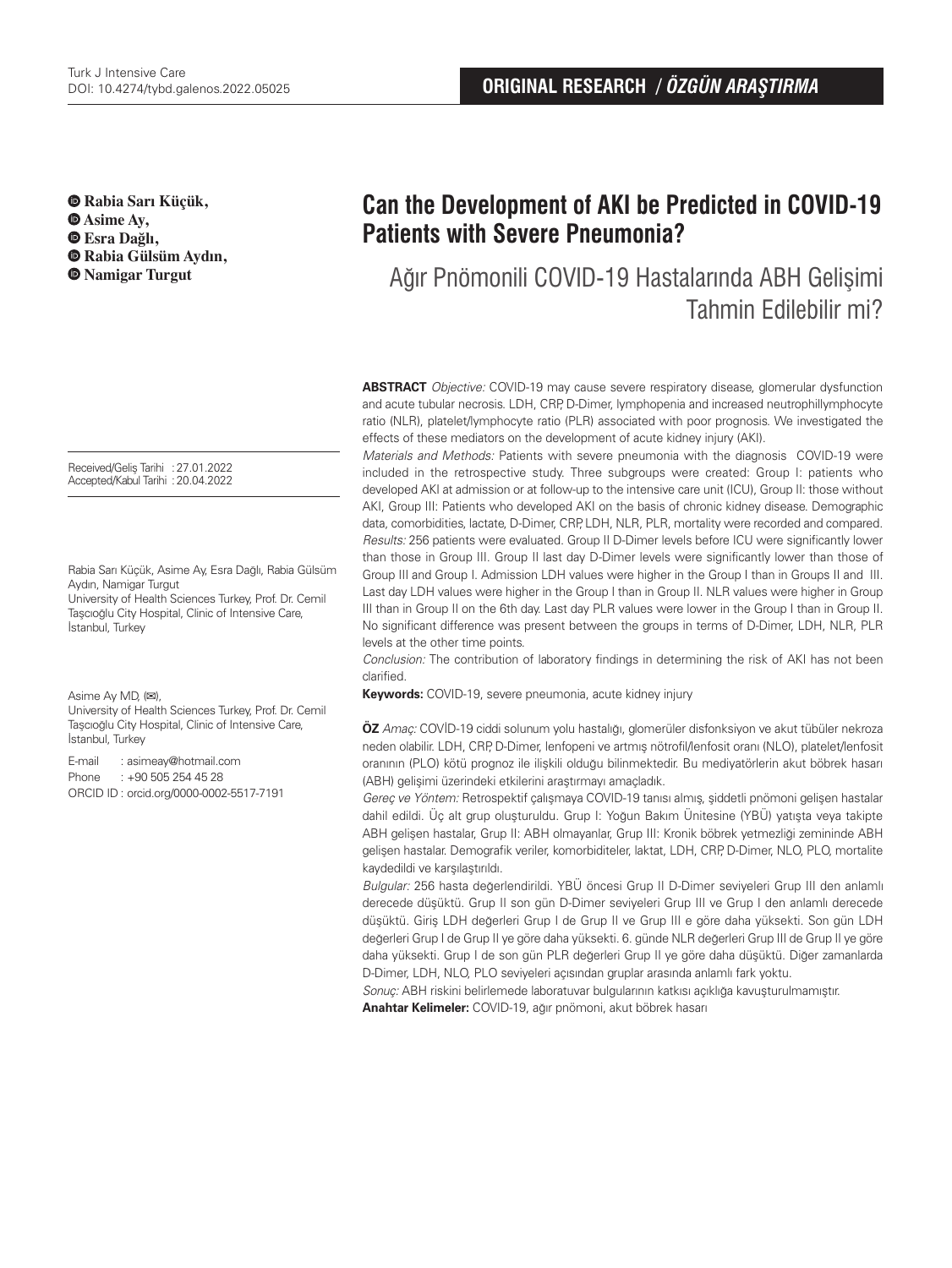# **Introduction**

COVID-19 is a condition that is caused by the virus termed as SARS-COV-2 from Coronaviridae family and that courses with respiratory tract disease and respiratory failure. A critical disease that requires intensive care unit monitoring in approximately 5% of the patients emerges accompanied with severe respiratory failure and organ failures including primarily kidney failure. The prevalence rate of acute kidney injury (AKI) was reported to be 4.5-46% in the hospitalized patients with diagnosis of COVID-19 however that rate may rise up between 36.4%-76% in the critically ill patients (1,2).

In the autopsy examinations performed in the individuals infected with SARS Cov-2 virus, the inclusion bodies caused by the virus have been shown also in the glomerular podocytes and proximal tubules including ACE-2 receptors. Nevertheless, non-detection of an immune deposit formation or an evidence of haemorrhage in the renal interstitial field that will cause vasculitis and inflammation suggests that SARS CoV-2 virus causes acute kidney injury and proteinuria by directly entering the glomerular and proximal tubular epithelia by the means of ACE-2 receptor. (3)

Acute kidney injury due to SARS CoV-2 develops by the entry of the virus into the cell using the ACE-2 and CD147 receptors located on the renal proximal tubules and the ACE-2 receptors located on the glomerular podocytes. It induces glomerular damage such as focal segmental glomerulosclerosis or proximal tubular damage leading to acute tubular necrosis. It impairs Renin Angiotensin Aldosterone (RAAS) system by binding to ACE-2 receptor. It causes the accumulation of Angiotensin II by inhibiting the conversion of Angiotensin II to Angiotensin 1-7. The increased Angiotensin II leads to inflammation, vasoconstriction, fibrosis and glomerular dysfunction. At the same time, it induces ischemia and necrosis via formation of fibrin deposits in the glomeruli by activating coagulation. The obstruction of the capillary lumen and diffuse proximal tubule injury occurs due to erythrocyte aggregation mostly without platelets or fibrinoid substances in the virus-infected kidneys. Also increasing cytokine (particularly IL-6) response depending on severe SARS CoV-2 infection facilitates the glomerular and proximal tubule damage. In addition to all these factors, volume deficit, nephrotoxic treatments, mechanical ventilation and secondary infections also promote the development of AKI in the critically ill patients. (4,5)

In the COVID-19 patients, increased neutrophil and decreased lymphocyte counts are associated with more

severe disease course, intensive care unit admission and mortality (6,7,8). Peak platelet value and platelet/ lymphocyte ratio (PLR) are the independent risk factors for poor prognosis and prolonged hospital stay, respectively. Furthermore, peak platelet value has been associated with cytokine storm (9 ). Increased leukocyte count together with decreased platelet and lymphocyte counts are accompanied with myocardial damage and high troponin-T level in the COVID-19 patients (10) Increased LDH, CRP and Ferritin counts are associated with higher risk for ARDS development and poor prognosis in the COVID-19 patients. Also high D-dimer level is associated with poor prognosis, mortality, increased rate of ARDS development and myocardial damage. (10,11)

In the light of all these evidence, we aimed in our study to investigate which inflammatory mediators that increase due to ACE-2 receptor involvement developing after infection with SARS COV-2 and subsequently occurring thrombosis tendency and cytokine storm have a higher impact on development of acute kidney injury and intensive care monitoring process.

## **Materials and Methods**

Following obtaining the approval for the research from the İstanbul Prof. Dr. Cemil Taşcıoğlu City Hospital Ethics Committee (decision no: 48670771-514.10, date: 16.06.2020), 350 patients diagnosed with confirmed COVID-19 who developed severe pneumonia and admitted to the tertiary stage intensive care unit of University of Health Sciences Prof.Dr.Cemil Taşcıoğlu City Hospital between the dates 18.03.2020- 01.06.2020 were retrospectively examined. All the adult patients diagnosed with confirmed COVID-19 who had severe pneumonia and aged over 18 years were included in the study. The diagnosis of COVID-19 was made with clinical findings and ground glass opacities in thorax computed tomography. In addition, polimerase chain reaction (PCR) of SARS CoV-2 was performed from all patients. The patients without diagnosis of COVID-19 were excluded from the study. The patients who met the inclusion criteria were included in the study.

**The definition of severe respiratory tract infection (pneumonia):** The presence of the followings in the patient with fever and signs of respiratory tract infection;

- Breathing rate > 30/min and/or
- Severe respiratory distress (dyspnea, use of extra respiratory muscles) and/or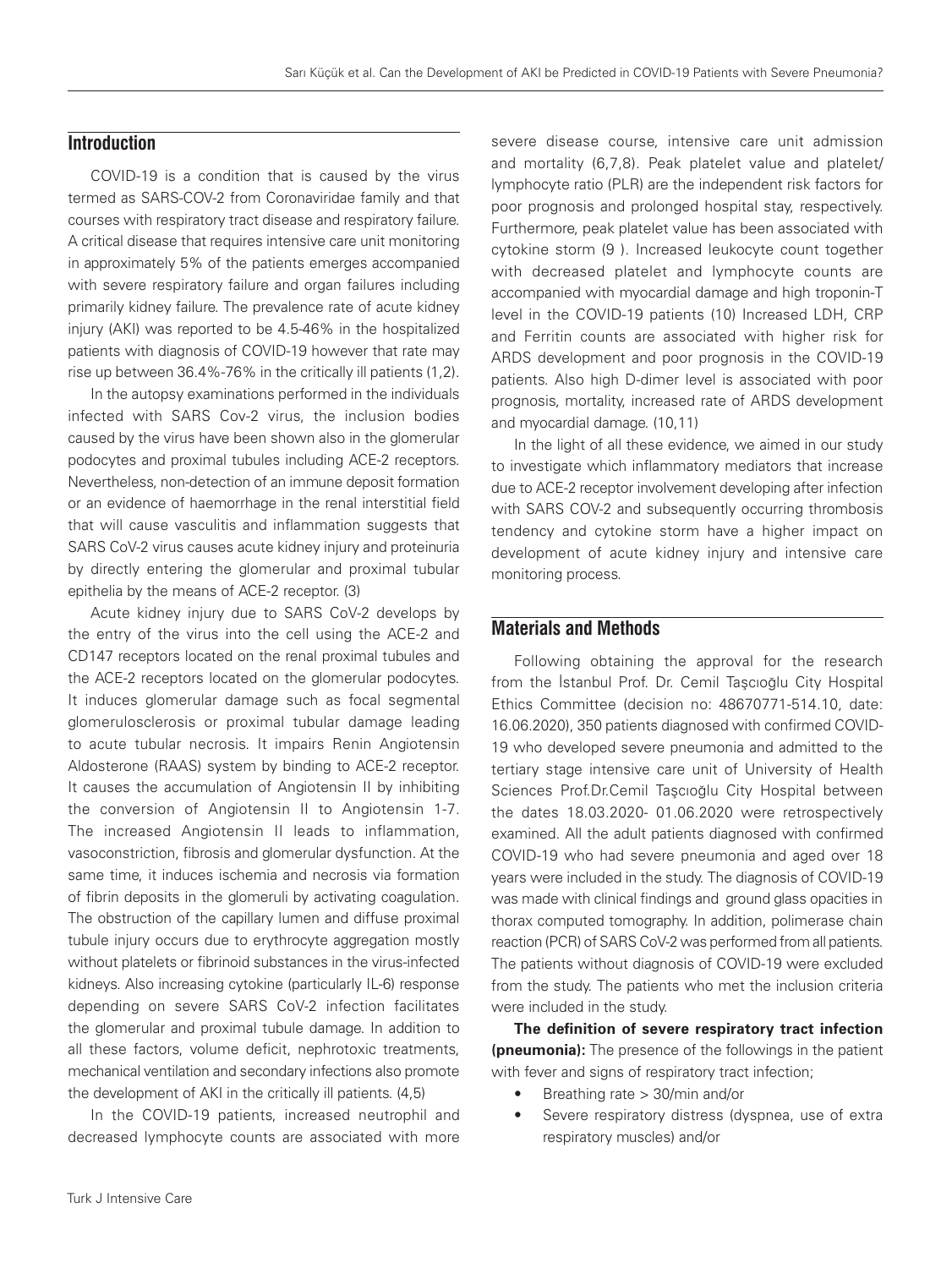• Oxygen saturation in room air <90% (PaO2/ FiO2<300 in the patient receiving oxygen support)  $(12)$ .

## The definition acute kidney injury (13)

- An increase of 0.3 mg/dl or higher in serum creatinine level or
- A 1.5 fold or higher elevation in the serum creatinine level compared with basal values known or estimated to occur in the last 7 days or
- Urine output below 0.5 ml/kg/hour in the last 6 hours

The patients were divided into 3 subgroups as the patients with developed AKI at baseline (Group I), those without AKI (Group II) and those with AKI on the ground of chronic kidney desease (CKD) (Group III). At the time of initial admission to the ICU; demographic data, comorbid diseases, time from disease onset to intensive care unit admission, admission and discharge SOFA scores, diuresis amount in the first 6 and 24 hours of the patients as well as lactate, D-Dimer, C-Reactive protein (CRP), Ferritin, Fibrinogen, lactate dehydrogenase LDH, Neutrophil/Lymphocyte ratio and Platelet/Lymphocyte ratio values of the patients who developed AKI in the intensive care unit at the day of AKI development and during ICU monitoring were recorded from the patient files. The stage of acute kidney injury (AKI) was assessed in the patients (Table 1) and the facts whether AKI stage increased in the intensive care monitoring process, whether increased AKI stage was associated with laboratory values (Ferritin, Fibrinogen, D-Dimer, NLR, PLR) if it increased and how it was treated (by continuous renal replacement therapy) and whether concurrent multiorgan failure developed, and mortality analysis were recorded from the patient files compared. Differential diagnosis analysis was carried out for total mortality, mortality associated with acute kidney injury and non-AKI mortality causes. Invasive and noninvasive mechanical ventilation treatments received by the patients, length of stay in the intensive care unit and mechanical ventilation, discharge status (mortality or discharge to the ward) were recorded from the patient files and compared. In addition, the fact whether there was a

difference between the patients who had CKD at entrance to the intensive care unit and developed additional AKI in terms of acute phase reactants, oxidative stress and mortality.

### Statistical Analysis

The statistical analysis was performed using SPSS 23.0 for Windows. The normality analysis of the continuous variables was carried out by Kolmogorov Smirnov test accompanying skewness and kurtosis normality tests from the descriptive statistics. All the tests were conducted nonparametrically since the data were not normally distributed in at least one group regarding all study data. The descriptive statistics were expressed as numbers and percentages for categorical variables and given as median (minimummaximum) for quantitative variables. The difference analysis of the quantitative variables was performed using Mann Whitney-U test in the independent two groups. The rates were compared with Chi Square analysis in the independent groups. The statistical alpha significance level was accepted as p<0.05.

## **Results**

The study included 256 patients constituted by 142 (55.5%) male and 114 (44.5%) female patients. The female patients had a similar mean age with male patients (p=0.135). AKI group (Group I), non-AKI group (Group II) and the group that developed AKI on the ground of CKD (Group III) included 169, 62 and 25 patients, respectively.

AKI developed in totally 72 patients after entrance to the intensive care unit. AKI emerged due to use of nephrotoxic drugs in 5 of those patients. AG and colistin were administered alone in 2 and 1 patients, respectively, whereas AG and Colistin were administered in combination in 2 patients.

Group III had a higher mean age than Group II and Group I (p<0.001) and (p=0.022), respectively. Mean age of Group I was higher than Group II (p=0.018).

The frequencies of coronary artery disease (CAD), hypertension (HT) and COPD were higher in Group III

| Table 1. The Stages of Acute Kidney Injury (13) |                                                                                                             |                                                                               |  |  |  |  |
|-------------------------------------------------|-------------------------------------------------------------------------------------------------------------|-------------------------------------------------------------------------------|--|--|--|--|
| Stage                                           | Serum Creatinine Level                                                                                      | Urine amount                                                                  |  |  |  |  |
|                                                 | An increase of 1.5-1.9 fold basal value or >0.3 mg/dL                                                       | <0.5 ml/kg/hour for 6 hours                                                   |  |  |  |  |
|                                                 | An increase of 2-2.9 fold basal value                                                                       | <0.5 ml/kg/hour for 12 hours                                                  |  |  |  |  |
|                                                 | An increase of 3-fold basal value or >0.4 mg/dl or >0.4 mg/dl or<br>initiation of renal replacement therapy | <0.3 ml/kg/hour for longer than 24 hours or anuria for 12<br>hours and longer |  |  |  |  |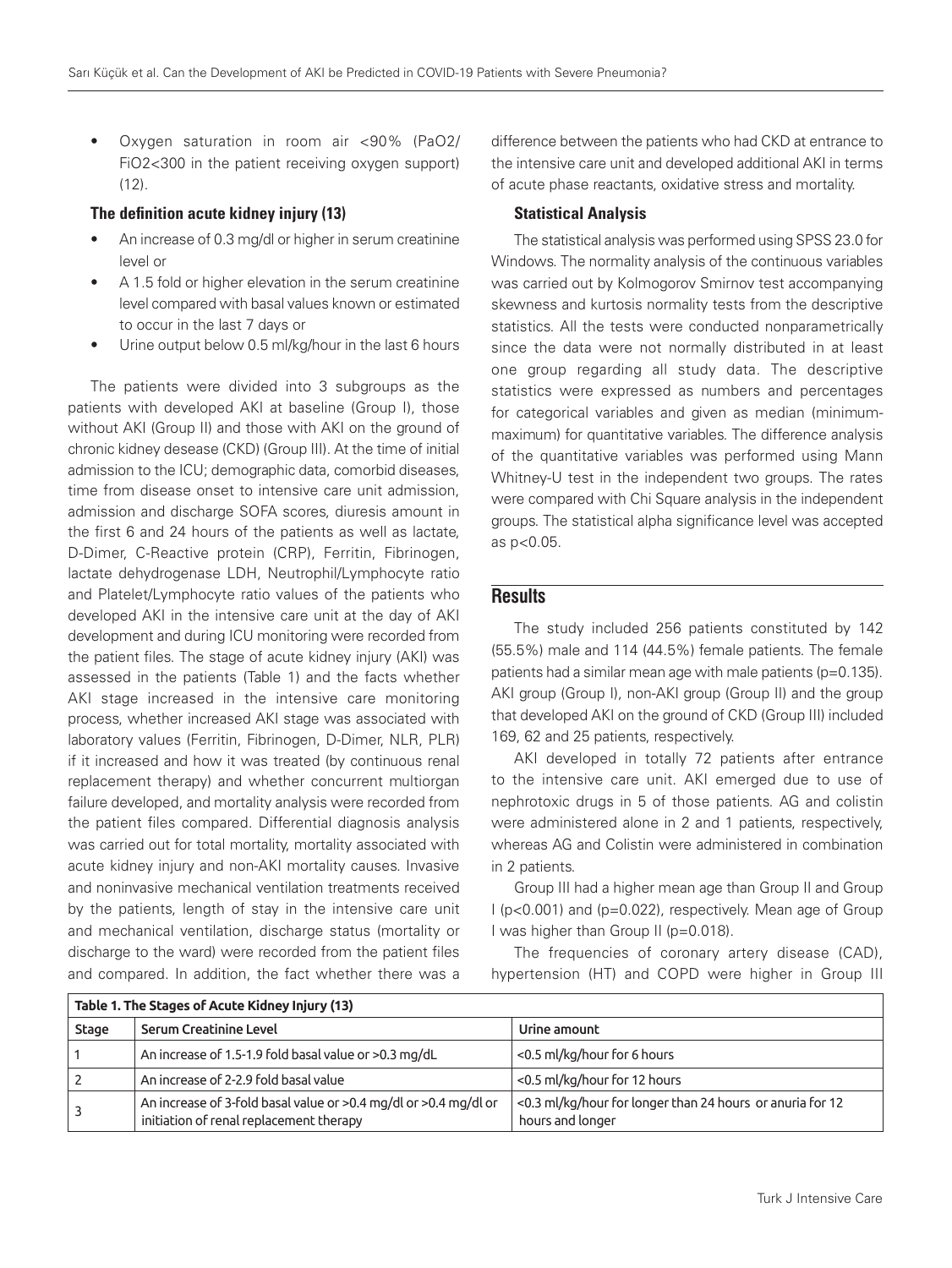compared with Group I (0.026, 0.013 and 0.030, respectively) and Group II (0.003, 0.021 and 0.017, respectively) (Table 2).

Among AKI patients; the prevalence of AKI patients at entrance to the ICU was higher in Group III whereas a higher rate of AKI developed in Group I during ICU monitoring (p=0.014) No significant difference was present between the groups in terms of AKI stage.

 The rate of exitus was significantly higher in Group III and Group I than Group II (p=0.019, p=0.012, respectively). The patients of Group III and Group II needed ICU admission more lately than Group I (p=0.011) and (p=0.022), respectively. SOFA values of Group II at entrance to the ICU were significantly lower than Group III (p=0.022). No significant difference was present between the groups in terms of entrance and discharge SOFA scores. Lactate values assessed before and on the first day of ICU admission were higher in Group I than Group II ( $p=0.019$ ,  $p=0.005$ , respectively). No significant difference was found between the groups in terms of lactate values (Table 3).

PCR positivity was 50% in all patients. PCR positivity was higher in Group II than Group I (p=0.014).

Compared with Group II, Group III and Group I patients had a significantly higher frequency of oliguria within the first 6 hours of ICU admission (p<0.001, p<0.001, respectively).

Compared with Group II, Group III and Group I patients had a significantly higher frequency of oliguria within the first 24 hours of ICU admission (p<0.001, p<0.001, respectively).

Pre-ICU D-Dimer levels of Group II were significantly lower than Group III (p=0.035). Group II showed significantly lower D-Dimer levels on the last ICU day compared with Group III and Group I (p=0.025, p=0.002, respectively). No significant difference was present between the groups in terms of D-Dimer levels on the other time points (Table 4).

LDH values of Group I patients at entrance to the ICU were significantly higher than Group II and Group III patients (p=0.042, p=0.042). LDH values of Group I patients on the last ICU day were higher than Group II (p=0.001), (Table 4). No significant difference was present between the groups in terms of ferritin and CRP values.

NLR values of Group III on the 6th ICU day were higher than Group II (p=0.017) whereas no difference was found between the groups in terms of NLR values on the other time points (Table 4).

PLR values of Group I on the last ICU day were lower than Group II (p=0.017) whereas no difference was found between the groups in terms of PLR values on the other time points (Table 4).

|                |        | Group      |                         |                  |              | p            |               |  |  |
|----------------|--------|------------|-------------------------|------------------|--------------|--------------|---------------|--|--|
|                |        | Group I    | <b>Group II</b>         | <b>Group III</b> | Group II vs. | Group II vs. | Group III vs. |  |  |
|                |        |            | $n$ (%) / mean $\pm$ SD |                  |              | Group I      | Group I       |  |  |
| Sex            | Female | 75 (%44,4) | 30 (%48,4)              | 9 (%36)          | 0,293        | 0,588        | 0,43          |  |  |
|                | Male   | 94 (%55,6) | 32 (%51,6)              | 16 (%64)         |              |              |               |  |  |
| Age (year)     |        | 66,5±15,9  | 66,5±15,9               | 74,5±11,4        | < 0,001      | 0,018        | 0,02          |  |  |
| Co-morbidities |        |            |                         |                  |              |              |               |  |  |
| DM             |        | 42 (%47,7) | 15 (%44,1)              | 11 (%73,3)       | 0,059        | 0,72         | 0,067         |  |  |
| COPD           |        | 27 (%38)   | 9(%31)                  | 8(%72,7)         | 0,017        | 0,509        | 0,03          |  |  |
| HT.            |        | 54 (%59,3) | 22 (%59,5)              | 17 (%89,5)       | 0,021        | 0,99         | 0,013         |  |  |
| CAD            |        | 29 (%39,2) | 6(%23,1)                | 10 (%71,4)       | 0,003        | 0,138        | 0,026         |  |  |
| Arrhythmia     |        | 8(%14)     | 3(%12)                  | 2(%25)           | 0,372        | 0,803        | 0,421         |  |  |
| AF             |        | 4(%7,4)    | 1( %4,3)                | 2(%25)           | 0,089        | 0,618        | 0,116         |  |  |
| <b>CVD</b>     |        | 10 (%17,9) | 6(%24)                  | 2(%22,2)         | 0,914        | 0,521        | 0,754         |  |  |
| Alzheimer      |        | 11 (%18,3) | 3(%12)                  | $1($ %14,3)      | 0,872        | 0,473        | 0,792         |  |  |
| Malignity      |        | 18 (%56,3) | 11 (%45,8)              | 4 (%40)          | 0,755        | 0,44         | 0,369         |  |  |
| Lung cancer    |        | 10 (%15,9) | 5( %17,9)               | $1($ %14,3)      | 0,823        | 0,814        | 0,913         |  |  |
| <b>CKD</b>     |        |            |                         | 25 (%100)        | < 0.001      |              | < 0,001       |  |  |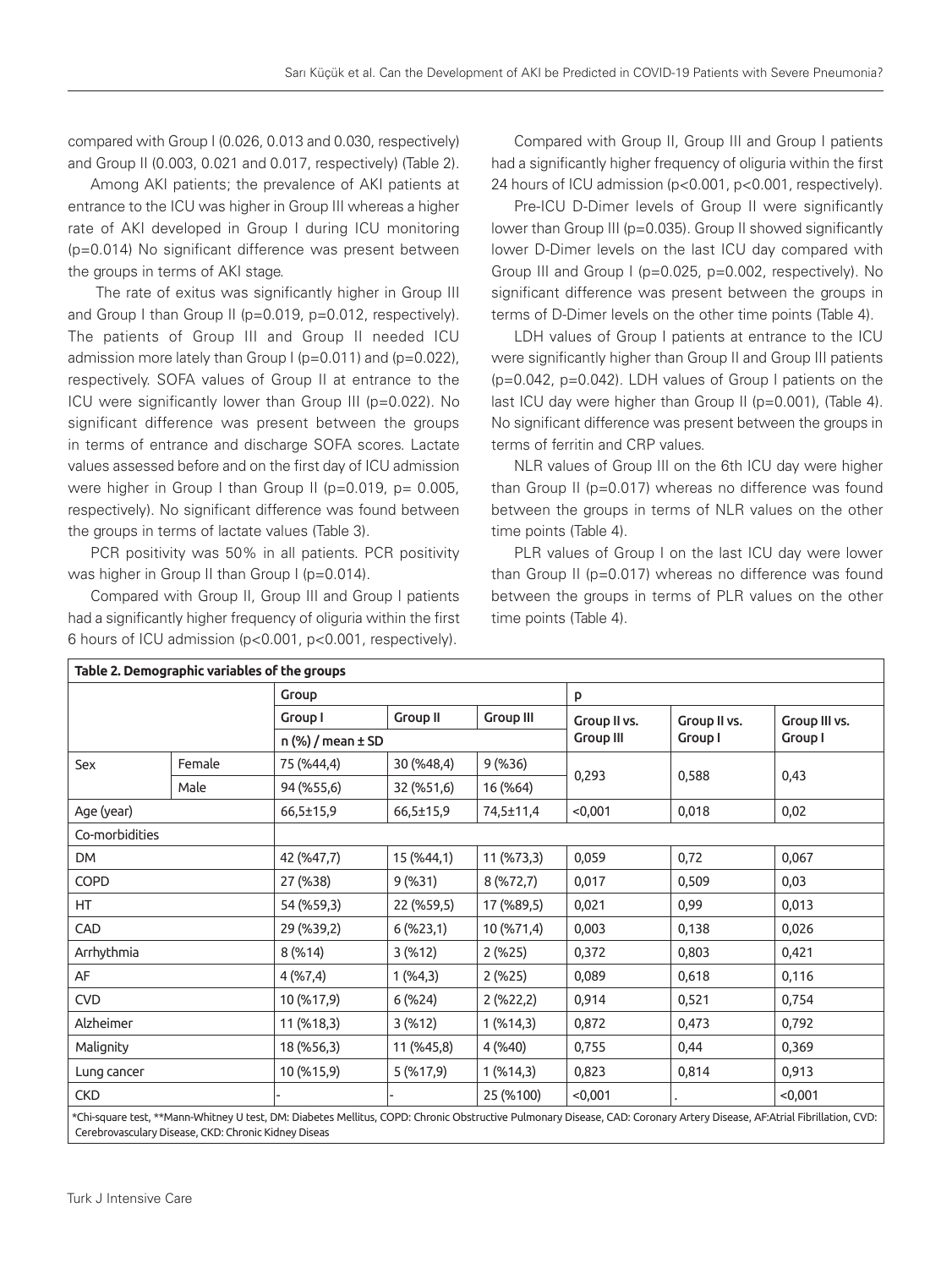| Table 3. Lactate, SOFA, Mortality of the groups |                         |                 |                 |                                  |                         |                          |  |  |
|-------------------------------------------------|-------------------------|-----------------|-----------------|----------------------------------|-------------------------|--------------------------|--|--|
|                                                 | Group                   |                 |                 | p                                |                         |                          |  |  |
|                                                 | Group I                 | <b>Group II</b> | <b>Goup III</b> |                                  | Group II vs.<br>Group I | Group III vs.<br>Group I |  |  |
|                                                 | $n$ (%) / mean $\pm$ SD |                 |                 | Group II vs.<br><b>Group III</b> |                         |                          |  |  |
| Lactate                                         |                         |                 |                 |                                  |                         |                          |  |  |
| Onset                                           | $2,6{\pm}2,01$          | $1,81\pm0,72$   | 24,1±65,25      | 0,561                            | 0,019                   | 0,439                    |  |  |
| 1th day                                         | 7,52±42,12              | 1,98±1,09       | 10,24±27,66     | 0,139                            | 0,005                   | 0.94                     |  |  |
| 2th day                                         | $3,5+9,54$              | $1,77\pm0,34$   | 40,81±85,45     | 0,151                            | 0.497                   | 0.254                    |  |  |
| Last day                                        | $6,62{\pm}17,6$         | 5,97±18,34      | 17,79±53,16     | 0,746                            | 0,073                   | 0,246                    |  |  |
| <b>SOFA</b>                                     |                         |                 |                 |                                  |                         |                          |  |  |
| First day                                       | $5,1\pm3$               | $4,6{\pm}2,9$   | $6,1\pm2,5$     | 0,022                            | 0,28                    | 0,092                    |  |  |
| Last day                                        | 10                      | 3               | 11              | 0,317                            | 0,317                   | 0,317                    |  |  |
| Mortality<br>n (%)                              |                         |                 |                 |                                  |                         |                          |  |  |
| <b>Exitus</b>                                   | 126 (%74,6)             | 35 (%57,4)      | 21 (%84)        |                                  |                         |                          |  |  |
| Alive                                           | 43 (%25,4)              | 26 (%42,6)      | 4(%16)          | 0,019                            | 0,012                   | 0,304                    |  |  |
| SOFA: Segential organ failure assesment         |                         |                 |                 |                                  |                         |                          |  |  |

The administration of high-flow oxygen therapy was significantly higher in Group II than Group III patients (p=0.022) whereas no significant difference was determined between the patients in terms of administration of NIV and IMV (Table 5).

A higher rate of patients from Group II were discharged to the ward compared with Group I (p=0.013) and Group III (p=0.040) (35%, 19% and 12.5%, respectively) (Table 5).

# **Discussion**

ARDS and mechanical ventilation are important risk factors with respect to development of AKI in the critically ill patients (14). Impaired gas exchange and hypoxia in ARDS causes development of AKI. Beside this, administration of nephrotoxic drugs and volume overload during ICU monitoring may facilitate the development AKI by both worsening ARDS and by also decreasing renal blood flow via increasing intra-abdominal pressure while mechanical ventilation may promote occurrence of AKI by altering renal blood flow (15,5). In addition, age, presence of CKD, DM, HT, leukocytosis and lymphopenia have been accepted as risk factors with respect to development of AKI in COVID-19 patients (16). At the same time, severity of pneumonia is an independent risk factor (17). More elderly patients

and higher comorbidity of HT, COPD and CAD in Group III compared with other two groups in our study were consistent with these evidence, however, comorbidity rate of the patients who developed AKI without CKD on the ground was not higher than non-AKI patients. Although HT, DM and COPD are higher in Group III, the mortality rate is not different from Group I, suggesting that AKI alone significantly increases mortality in COVI-19 patients.

While SOFA score can be more effective than other predictors regarding prediction of mortality in AKI patients admitted in the intensive care unit (18), it is effective as much as APACHE II and SAPS II also in the CKD patients (19). In our patients, SOFA values of AKI group was not significant compared with non-AKI patients, whereas only AKI patients on the ground of CKD had significantly higher SOFA values. However, higher mortality rates of both Group III and Group I compared with Group II may suggest that SOFA indicates mortality in the AKI patients on the ground of CKD.

Even though, lactate value is not a direct indicator of tissue perfusion, any reason creating hypoxia increases lactate level and is associated with poor prognosis. It has been shown that postoperatively assessed serum lactate level particularly ≥ 4 mmol/l is a reliable indicator regarding development of AKI in low-risk cardiovascular surgery patients (20).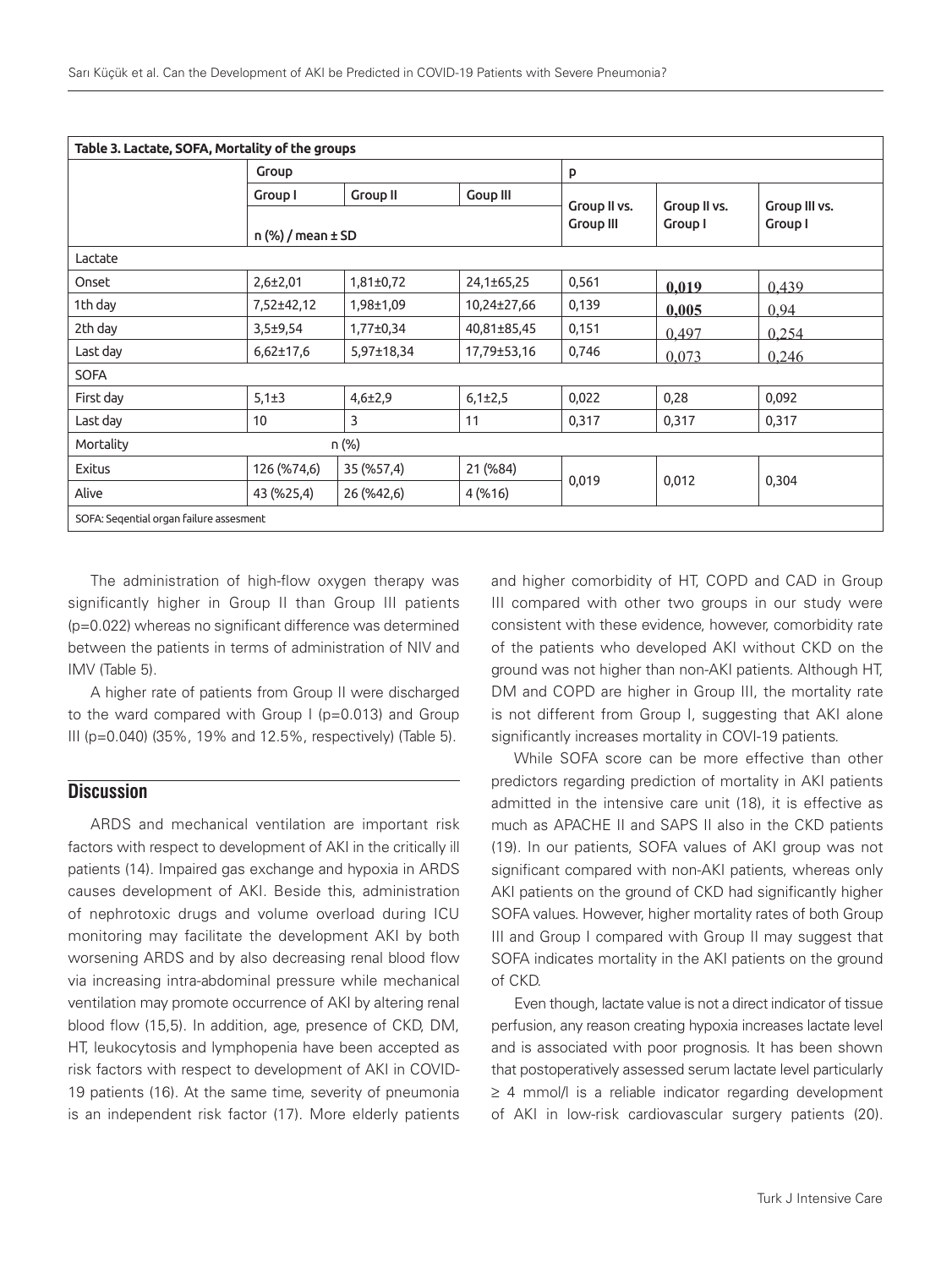| Table 4. LDH, D-DIMER, NLR, PLR variables of the groups                                                       |                         |                 |                  |                  |              |               |  |  |
|---------------------------------------------------------------------------------------------------------------|-------------------------|-----------------|------------------|------------------|--------------|---------------|--|--|
|                                                                                                               | Group                   |                 |                  | p                |              |               |  |  |
|                                                                                                               | Group I                 | <b>Group II</b> | <b>Group III</b> | Group II vs.     | Group II vs. | Group III vs. |  |  |
|                                                                                                               | $n$ (%) / mean $\pm$ SD |                 |                  | <b>Group III</b> | Group I      | Group I       |  |  |
| <b>LDH</b>                                                                                                    |                         |                 |                  |                  |              |               |  |  |
| Admission                                                                                                     | 735,3±1466,7            | 518±329,6       | 500±234,4        | 0,733            | 0,721        | 0,581         |  |  |
| 1 <sup>th</sup> day                                                                                           | 1620,9±8000,9           | 625,8±463       | 560,9±373        | 0,475            | 0,042        | 0,042         |  |  |
| 2 <sup>nd</sup> day                                                                                           | 769,8±1232,9            | 617,9±660,7     | 754,1±1037,8     | 0,914            | 0,308        | 0,54          |  |  |
| 3rd-5 <sup>th</sup> days                                                                                      | 985,1±2042,9            | 487,4±206,2     | 541,6±321,6      | 0,944            | 0,695        | 0,855         |  |  |
| 7 <sup>th</sup> -10 <sup>th</sup> days                                                                        | 601,2±585,4             | 451,9±209,7     | 436,9±166,9      | 0,949            | 0,503        | 0,682         |  |  |
| 11 <sup>th</sup> -20 <sup>th</sup> days                                                                       | 1199,9±3823,2           | 544,4±471,5     | 587,1±447,4      | 0,962            | 0,859        | 0,667         |  |  |
| 21st-30th days                                                                                                | 605,1±940,8             | 364,2±113       | 401              | 0,343            | 0,741        | 0,646         |  |  |
| AKI <sub>2</sub>                                                                                              | 2391,1±12351,4          | 235             | 759,6±381        | 0,114            | 0,13         | 0,981         |  |  |
| Last day                                                                                                      | 2651,5±5401,7           | 2397,1±12494,9  | 1017,7±1020,7    | 0,075            | 0,001        | 0,4           |  |  |
| D-dimer                                                                                                       |                         |                 |                  |                  |              |               |  |  |
| Admission                                                                                                     | 4490,3±12106,5          | 2902,5±5765,9   | 5322,9±4118,9    | 0,035            | 0,428        | 0,079         |  |  |
| 1 <sup>st</sup> day                                                                                           | 13131,5±41409,8         | 8836±23364,1    | 5515,6±4221,3    | 0,313            | 0,103        | 0,717         |  |  |
| $2nd$ day                                                                                                     | 11148,7±30220,6         | 17239,7±37586,2 | 4564,9±4323,2    | 0,858            | 0,913        | 0,993         |  |  |
| 3rd-5th day                                                                                                   | 6224,2±13429,7          | 6766,1±11560,1  | 3496,5±3604,9    | 0,362            | 0,13         | 0,852         |  |  |
| 7 <sup>th</sup> -10 <sup>th</sup> day                                                                         | 6393,5±13260,4          | 4240,8±5309     | 2616±1689,9      | 0,652            | 0,997        | 0,596         |  |  |
| 11 <sup>th</sup> -20 <sup>th</sup> day                                                                        | 4095,1±4849,6           | 3397,1±3697,3   | 3143,5±3040,4    | 0,739            | 0,773        | 0,681         |  |  |
| 21st-30th day                                                                                                 | 5085,3±9380,7           | 1538,5±607,8    | 2550             | 0,121            | 0,521        | 0,529         |  |  |
| AKI <sub>2</sub>                                                                                              | 8135,5±13716,8          |                 | 5436,8±5017,8    |                  |              | 0,669         |  |  |
| Last day                                                                                                      | 9887,4±17983,3          | 5387,1±12970,7  | 6714,5±7216,7    | 0,025            | 0,002        | 0,826         |  |  |
| <b>NLR</b>                                                                                                    |                         |                 |                  |                  |              |               |  |  |
| Emergency department                                                                                          | 10,46±10,84             | 25,95±74,36     | 269,39±743,49    | 0,071            | 0,095        | 0,003         |  |  |
| Admission                                                                                                     | 25,38±101,5             | 46,16±175,37    | 123,75±507,7     | 0,579            | 0,283        | 0,153         |  |  |
| 1 <sup>th</sup> day                                                                                           | 73,12±431,92            | 19,51±19,08     | 333,73±1006,44   | 0,198            | 0,991        | 0,134         |  |  |
| 2 <sup>th</sup> day                                                                                           | 134,65±856,93           | 31,26±71,22     | 240,31±548,25    | 0,1              | 0,616        | 0,092         |  |  |
| 3 <sup>th</sup> -5 <sup>th</sup> day                                                                          | 26,73±92,55             | 56,43±154,88    | 156,8±420,07     | 0,163            | 0,38         | 0,146         |  |  |
| $6th-7th$ day                                                                                                 | 36,86±103,15            | 56,2±236,23     | 253,57±614,11    | 0,017            | 0,089        | 0,092         |  |  |
| 7 <sup>th</sup> -10 <sup>th</sup> day                                                                         | 56,78±265,64            | 53,91±159,92    | 544±1066,68      | 0,151            | 0,139        | 0,211         |  |  |
| $11^{\text{th}}$ -20 <sup>th</sup> day                                                                        | 90,08±362,11            | 96,13±221,4     | 8,23             | 0,617            | 0,351        | 0,813         |  |  |
| $21$ <sup>st</sup> -3 <sup>0th</sup> day                                                                      | 77,2±331,29             | 46,15±25,24     | 170,74±458,84    | 0,157            | 0,088        | 0,307         |  |  |
| AKI <sub>2</sub>                                                                                              | 54,92±291,21            | 31,01±74,2      | 232,26±834,16    | 0,218            | 0,823        | 0,086         |  |  |
| <b>PLR</b>                                                                                                    |                         |                 |                  |                  |              |               |  |  |
| Emergency department                                                                                          | 258,5±202,8             | 322±244,4       | 276,1±245,2      | 0,353            | 0,085        | 0,894         |  |  |
| Admission                                                                                                     | 318,6±276,3             | 375,2±254,5     | 352,5±353,8      | 0,247            | 0,086        | 0,951         |  |  |
| 3 <sup>th</sup> day                                                                                           | 7639,1±87238,4          | 357,7±238       | 446,7±285,5      | 0,21             | 0,742        | 0,146         |  |  |
| 5 <sup>th</sup> day                                                                                           | 6395,1±63436,5          | 381±245,6       | 441,4±363,9      | 0,874            | 0,812        | 0,709         |  |  |
| 7 <sup>th</sup> day                                                                                           | 356,5±292,2             | 312,1±216,8     | 391,4±237,3      | 0,34             | 0,657        | 0,448         |  |  |
| 10 <sup>th</sup> day                                                                                          | 301,5±246,1             | 269,2±204,8     | 464,7±278,9      | 0,059            | 0,58         | 0,099         |  |  |
| 20 <sup>th</sup> day                                                                                          | 273,3±218,3             | 198,5±86,9      | 249,3±62,6       | 0,296            | 0,511        | 0,746         |  |  |
| 30 <sup>th</sup> day                                                                                          | 256,9±201,5             | 199,5±120,1     | 182              | 0,617            | 0,484        | 0,651         |  |  |
| AKI <sub>2</sub>                                                                                              | 368±353,7               | 64              | 340,6±328,6      | 0,206            | 0,184        | 0,926         |  |  |
| Last day                                                                                                      | 224,9±234,8             | 287,3±220,3     | 289,5±289,1      | 0,745            | 0,017        | 0,171         |  |  |
| AKI 2: The day when AKI devolops in the ICU. NLR: Neurophile/lymphocyte ratio. PLR: Platelet/Lymphocyte ratio |                         |                 |                  |                  |              |               |  |  |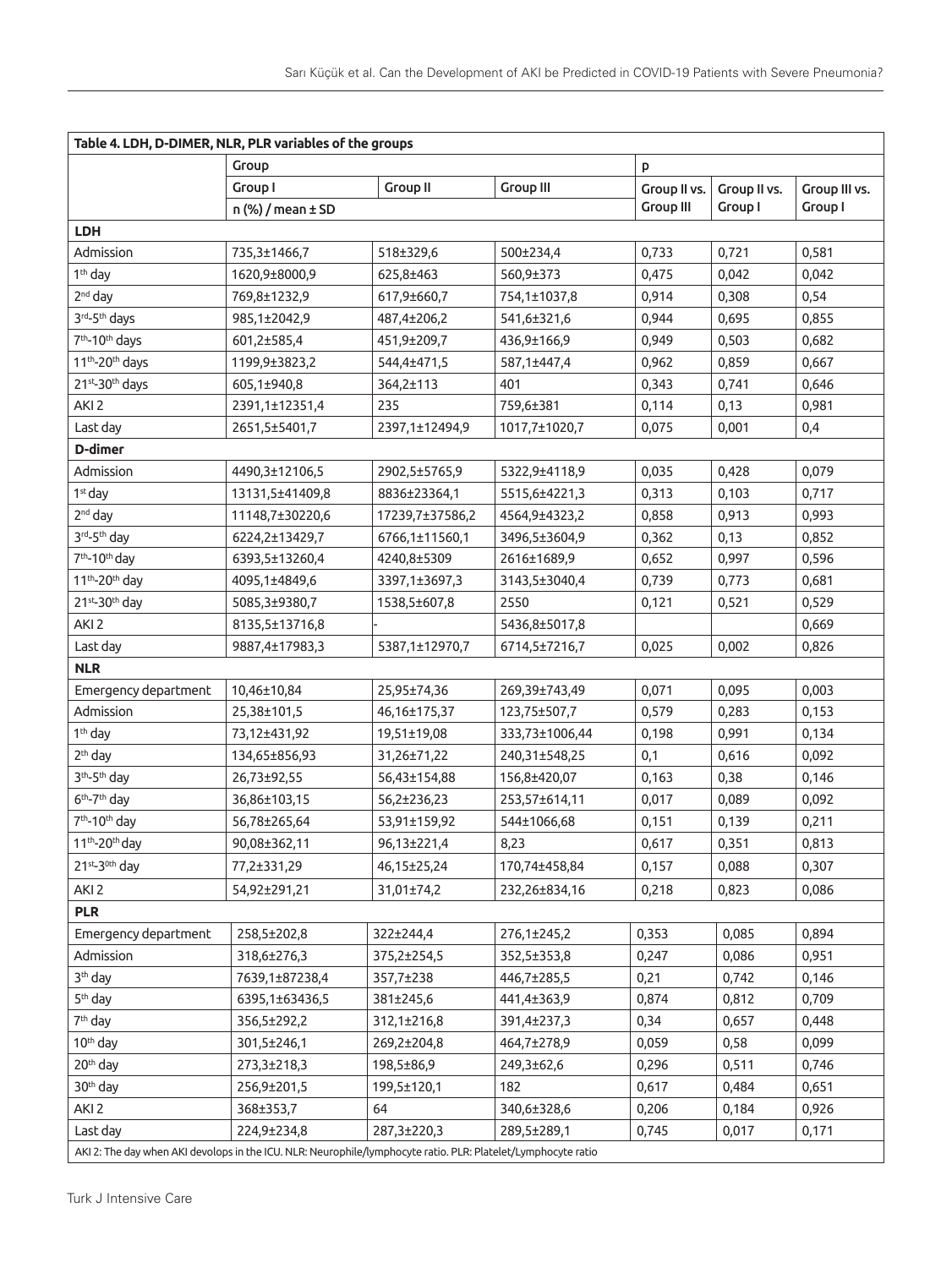|                                             |     | Table 5. NIV, HFNO, IMV, Duration of ICU, Duration of mechanical ventilation, discharge variables of the groups                                 |                   |                  |              |              |               |  |  |
|---------------------------------------------|-----|-------------------------------------------------------------------------------------------------------------------------------------------------|-------------------|------------------|--------------|--------------|---------------|--|--|
|                                             |     | Group                                                                                                                                           |                   |                  |              | P            |               |  |  |
|                                             |     | Group I                                                                                                                                         | <b>Group II</b>   | <b>Group III</b> | Group II vs. | Group II vs. | Group III vs. |  |  |
|                                             |     |                                                                                                                                                 | n (%) / mean ± SD |                  |              | Group I      | Group I       |  |  |
| <b>NIV</b>                                  | Yes | 31 (%21,2)                                                                                                                                      | 12 (%26,7)        | 3(%15,8)         |              | 0,455        | 0,581         |  |  |
|                                             | No  | 115 (%78,8)                                                                                                                                     | 33 (%73,3)        | 16 (%84,2)       | 0,38         |              |               |  |  |
| <b>HFNO</b>                                 | Yes | 29 (%19,9)                                                                                                                                      | 15 (%31,9)        | $1($ %5,3)       |              | 0,087        | 0,121         |  |  |
|                                             | No. | 117 (%80,1)                                                                                                                                     | 32 (%68,1)        | 18 (%94,7)       | 0,022        |              |               |  |  |
| <b>IMV</b>                                  | Yes | 150 (%90,4)                                                                                                                                     | 48 (%85,7)        | 21 (%87,5)       |              | 0,333        | 0,662         |  |  |
|                                             | No  | 16 (%9,6)                                                                                                                                       | 8(%14,3)          | 3(%12,5)         | 0,832        |              |               |  |  |
| Duration of ICU (days)                      |     | $15,1\pm17,6$                                                                                                                                   | $12,7 \pm 14$     | $8,7\pm8$        | 0,505        | 0,167        | 0,048         |  |  |
| Duration of<br>mechanicalventilation (days) |     | $12,2 \pm 15,6$                                                                                                                                 | 10±11,6           | $7,1\pm8$        | 0,563        | 0,236        | 0,068         |  |  |
| Discharge                                   | Yes | 31 (%19)                                                                                                                                        | 20 (%35,1)        | 3(%12,5)         |              | 0,013        |               |  |  |
|                                             | No  | 132 (%81)                                                                                                                                       | 37 (%64,9)        | 21 (%87,5)       | 0,04         |              | 0,44          |  |  |
|                                             |     | *Chi-square test, **Mann-Whitney U test, NIV: Noninvasive ventilation, IMV: Invasive mechanical ventilation, HFNO: High flow nasal oksigenation |                   |                  |              |              |               |  |  |

Likewise, baseline lactate levels are a predictive indicator regarding development of AKI and mortality in the patients who admitted to the emergency department because of sepsis (21) In our patients, lactate values of Group I at entrance to the emergency department and on first ICU day were higher than Group II. Mean lactate value was 7.5 mmol/L on first ICU day in these patients who developed AKI during ICU monitoring process.

The absence of a difference between NLR and PLR values of the patients suggests that NLR and PLR are not differential parameters with respect to development of AKI. NLR value of Group III on the 6th ICU day was higher than Group II, however, AKI developed in Group III patients at entrance to ICU.

High values of D-Dimer, LDH, NLR, PLR, ferritin and CRP have been associated with more severe disease progression, increased intensive care admission and mortality in COVID-19 patients (22, 23, 24) NLR and PLR progressed with higher values in the severe disease group that needed intubation and intensive care compared with those who had not severe disease (25). Therefore they may be differential hematological parameters in predicting development of pneumonia (26).

Similarly, it has been demonstrated that NLR and systemic immune inflammation index (platelet count x neutrophil count / lymphocyte count) progressed with higher values in COVID-19 patients with comorbidity of CKD and that they are effective in determination of the patients with

high mortality (27). However, in our study patients, nondetection of a significant change in D-Dimer, LDH, NLR, PLR, ferritin and CRP values in Group I that developed a higher rate of AKI during ICU monitoring may be interpreted such that these monitoring parameters are not related with AKI. Even though D-Dimer is a parameter that may increase in numerous medical circumstances, it is a monitoring parameter that can provide information about thrombotic complications, cytokine storm and disease severity in COVID-19 patients (28, 29, 30). In a prospective study (n=41), higher LDH, D-Dimer and CRP values were detected in the patients who developed AKI during hospital stay and more severe pulmonary involvement and intensive care admission were determined in these patients (31). In our study, no difference was found between D-dimer assessments between patient groups at entrance and monitoring. However, D-Dimer levels were higher in Group III and Group I than Group II on the last ICU day as correlated with disease severity.

Even though, higher LDH values at entrance to ICU in Group I patients compared with Group II and Group III patients, and higher LDH values on the last ICU day in Group I patients than Group II points out the relationship between high LDH level and severity of COVID-19 as previously shown (32, 33, 34), the absence of a difference between patient groups during monitoring suggests that it has no diagnostic value regarding development of AKI.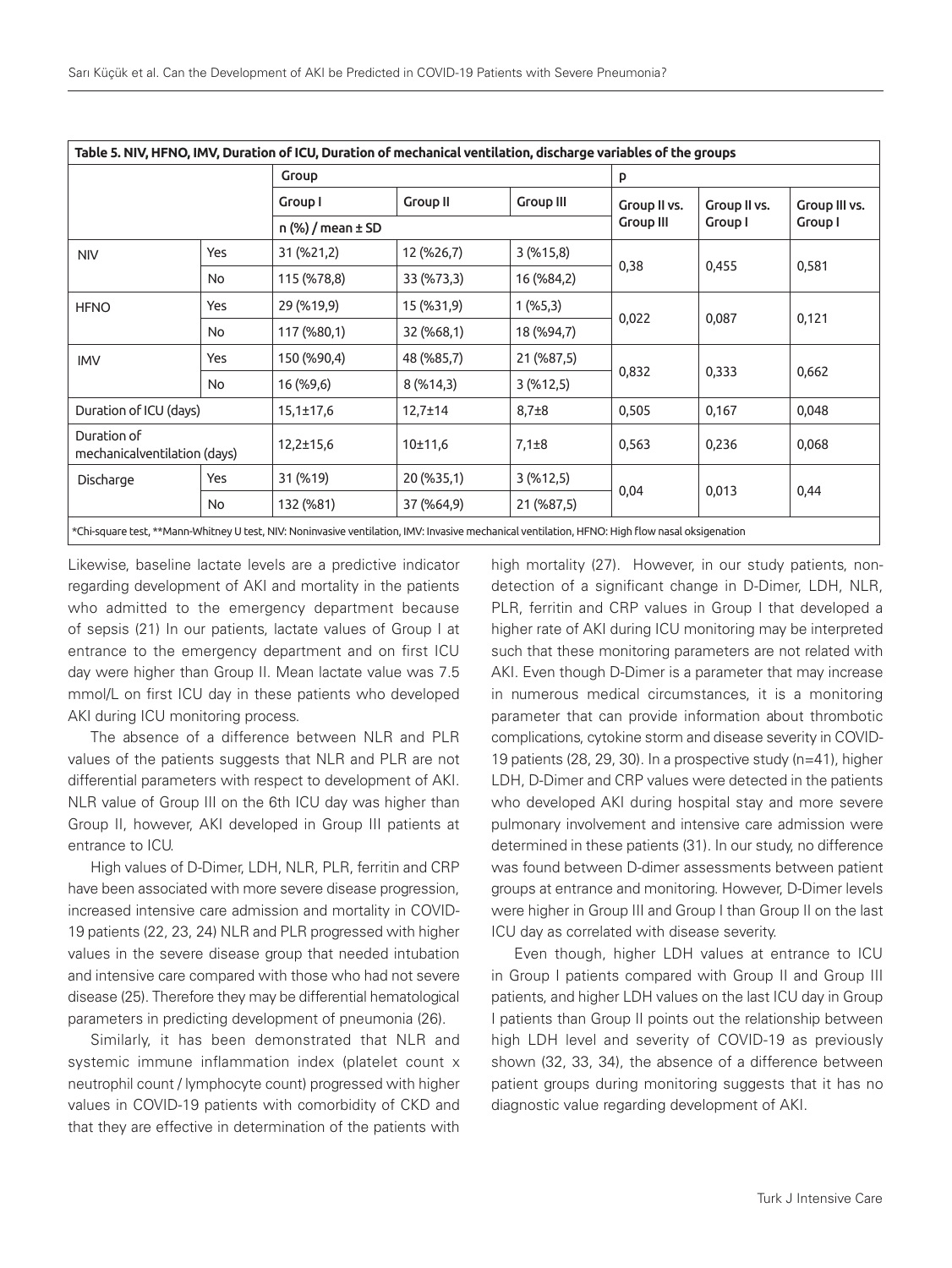Comorbid diseases such as diabetes mellitus, HT, CKD, atherosclerotic heart disease and COPD are risk factors for AKI (35, 13). Similarly, HT, DM, obesity, dyslipidemia, cigarette smoking and advanced age are encountered as the most commonly known causes of AKI (36,37). In our study, no difference was observed between AKI patients and non-AKI group in terms of comorbidities whereas comorbid circumstances were frequently in Group III patients. The length of ICU stay was shorter and mortality rate was high. No difference was identified between the groups regarding use of IMV and NIV. The longer duration of high-flow oxygen therapy and longer ICU stay in Group II suggest that these patients may be treated with high-flow oxygen therapy for a longer time after being extubated and discharged to the ward.

## **Conclusion**

AKI development courses with high mortality in COVID-19 patients. The nephrotoxicity of the medications should be avoided to prevent development of AKI as well as all critically patients in the intensive care unit. Hypovolemia, hypoxia and hypotension should be managed meticulously. No diagnostic relationship was found between AKI development and intensive care severity parameters.

### Ethics

**Ethics Committee Approval:** Following obtaining the approval for the research from the İstanbul Prof. Dr. Cemil Taşcıoğlu City Hospital Ethics Committee (decision no: 48670771-514.10, date: 16.06.2020), 350 patients diagnosed with confirmed COVID-19 who developed severe pneumonia and admitted to the tertiary stage intensive care unit of University of Health Sciences Prof.Dr.Cemil Taşcıoğlu City Hospital between the dates 18.03.2020- 01.06.2020 were retrospectively examined.

**Informed Consent:** 350 patients diagnosed with confirmed COVID-19 who developed severe pneumonia and admitted to the tertiary stage intensive care unit of University of Health Sciences Prof.Dr.Cemil Taşcıoğlu City Hospital between the dates 18.03.2020- 01.06.2020 were retrospectively examined.

**Peer-review:** Externally peer-reviewed.

### Authorship Contributions

Surgical and Medical Practices: R.S.K., Concept: R.S.K., A.A., N.T., Design: R.S.K., A.A., N.T., Data Collection and Process: R.S.K., A.A., E.D., R.G.A., Analysis or Interpretation: R.S.K., A.A., N.T., Literature Search: R.S.K., Writing: R.S.K.

**Conflict of Interest:** No conflict of interest was declared by the authors.

**Financial Disclosure:** The authors declared that this study received no financial support.

## **References**

- 1. Yang X, Jin Y, Li R, Zhang Z , Sun R, Chen D. Prevalence and impact of acute renal impairment on COVID-19: a systematic review and meta-analysis. Critical Care (2020) 24:356.
- 2. Chan L, Chaudhary K, Saha A, Chauhan K , Vaid A , Zhao S et al. AKI in Hospitalized Patients with COVID-19. J Am SocNephrol. 2021 Jan;32(1):151-160.
- 3. Su H, Yang M, Wan C, Yi LX, Tang F, Zhu HY at al. Renal histopathological analysis of 26 postmortem findings of patients with COVID-19 in China. Kidney Int. 2020 Jul; 98(1):219-227.
- 4. Ertuğlu LA, Kanbay A, Afşar B, Elsürer Afşar R, Kanbay M. COVID-19 and acute kidney injury. Tuberk Toraks 2020;68(4):407-418
- 5. Gabarre1 P, Dumas G, Dupont T, Darmon M, Azoulay E, Zafrani L. Acute kidney injury in critically ill patients with COVID-19. Intensive Care Med. 2020 Jul;46(7):1339-1348.
- 6. Tjendra Y, Al Mana AF, Espejo AP, Akgun Y, Millan NC, Gomez-Fernandez C at al. Predicting Disease Severity and Outcome in COVID-19 Patients: A Review of Multiple Biomarkers. Arch Pathol Lab Med. 2020 Dec 1;144(12):1465-1474.
- 7. Agbuduwe C, Basu S. Haematological manifestations of COVID-19: From cytopenia to coagulopathy. Eur J Haematol. 2020 Nov;105(5):540-546.
- 8. Malik P, Patel U, Mehta D, Patel N, Kelkar R, Akrmah M at al. Biomarkers and outcomes of COVID-19 hospitalisations: systematic review and meta-analysis. BMJ Evid Based Med. 2021 Jun;26(3):107- 108.
- 9. Qu R , Ling Y , Zhang YHZ , Wei LY, Chen X , Li XM at al. Plateletto-lymphocyte ratio is associated with prognosis in patients with coronavirus disease-19. J Med Virol. 2020 Sep;92(9):1533-1541.
- 10. Shi S , Qin M , Shen B , Cai Y , Liu T , Yang F at al. Association of Cardiac Injury With Mortality in Hospitalized Patients With COVID-19 in Wuhan, China. JAMA Cardiol. 2020 Jul 1;5(7):802-810.
- 11. Terpos E, Stathopoulos IN, Elalamy I, Kastritis E, Sergentanis TN, Politou M at al. Hematological findings and complications of COVID-19. Am J Hematol. 2020 Jul;95(7):834-847.
- 12. https://covid19bilgi.saglik.gov.tr/tr/covid-19-rehberi.html
- 13. https://kdigo.org/wp-content/uploads/2016/10/KDIGO-2012-AKI-Guideline-English.pdf
- 14. Darmon M, Clec'h C , Adrie C , Argaud L , Allaouchiche B , Azoulay E at al. Acute respiratory distress syndrome and risk of AKI among critically ill patients. Clin J Am Soc Nephrol. 2014 Aug 7;9(8):1347- 53.
- 15. Park BD, Faubel S. Acute Kidney Injury and Acute Respiratory Distress Syndrome. Crit Care Clin. 2021 Oct; 37(4):835-849.
- 16. Nadim MK, Forni LG, Mehta RL, Connor MJ Jr, Liu KD, Ostermann M at al.COVID-19-associated acute kidney injury: consensus report of the 25th Acute Disease Quality Initiative (ADQI) Workgroup. Nat Rev Nephrol. 2020 Dec;16(12):747-764.
- 17. Pei G, Zhang Z, Peng J, Liu L , Zhang C , Yu C at al. Renal Involvement and Early Prognosis in Patients with COVID-19 Pneumonia. J Am Soc Nephrol. 2020 Jun;31(6):1157-1165.